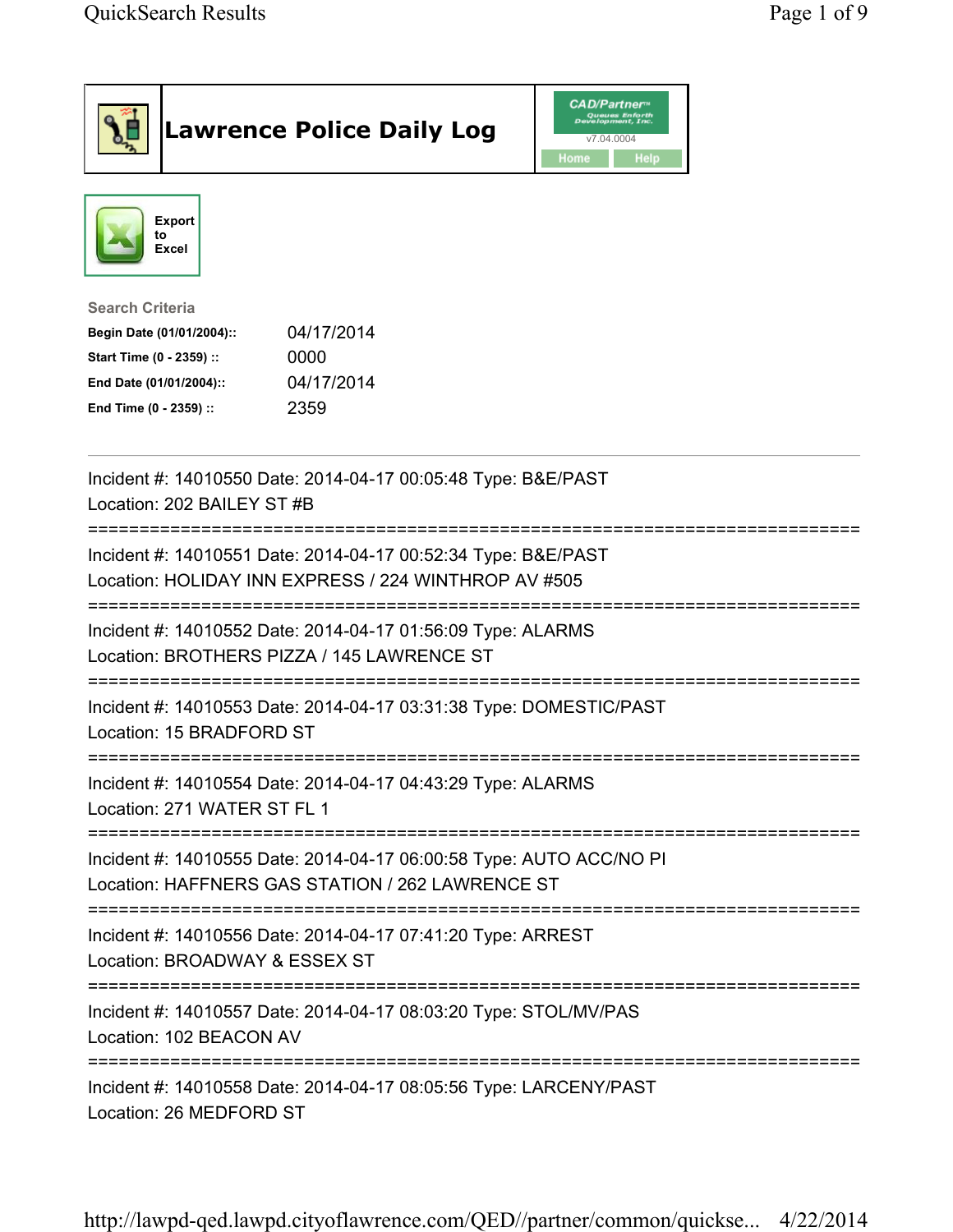| =============================                                                                                                         |
|---------------------------------------------------------------------------------------------------------------------------------------|
| Incident #: 14010559 Date: 2014-04-17 08:41:27 Type: TOW OF M/V<br>Location: 270 CANAL ST                                             |
| Incident #: 14010560 Date: 2014-04-17 09:00:25 Type: ALARM/BURG<br>Location: REGISTRY OF MOTOR VEHICLES / 73 WINTHROP AV              |
| Incident #: 14010561 Date: 2014-04-17 09:16:43 Type: STOL/MV/PAS<br>Location: 97 MT VERNON ST                                         |
| Incident #: 14010562 Date: 2014-04-17 09:18:23 Type: TOW OF M/V<br>Location: 284 ESSEX ST                                             |
| Incident #: 14010563 Date: 2014-04-17 09:18:52 Type: TOW OF M/V<br>Location: 141 AMESBURY ST<br>===============================       |
| Incident #: 14010564 Date: 2014-04-17 09:34:12 Type: STOL/MV/PAS<br>Location: 27 W LAUREL ST<br>===================================== |
| Incident #: 14010565 Date: 2014-04-17 09:52:18 Type: MISSING PERS<br>Location: 70 KNOX ST                                             |
| Incident #: 14010566 Date: 2014-04-17 10:07:13 Type: KEEP PEACE<br>Location: 86 DORCHESTER ST                                         |
| Incident #: 14010567 Date: 2014-04-17 10:08:16 Type: LARCENY/PAST<br>Location: 550 BROADWAY                                           |
| Incident #: 14010568 Date: 2014-04-17 10:18:43 Type: GENERAL SERV<br>Location: 233 HAVERHILL ST                                       |
| Incident #: 14010569 Date: 2014-04-17 10:19:12 Type: B&E/MV/PAST<br>Location: 22 CAMDEN ST                                            |
| Incident #: 14010570 Date: 2014-04-17 10:31:36 Type: M/V STOP<br>Location: 299 BROADWAY                                               |
| Incident #: 14010571 Date: 2014-04-17 10:36:31 Type: SUS PERS/MV<br>Location: EASTON ST & S BROADWAY                                  |
| Incident #: 14010572 Date: 2014-04-17 10:38:45 Type: UNKNOWN PROB<br>Anation: AMIDENICE CT 0   EVINICTON CT                           |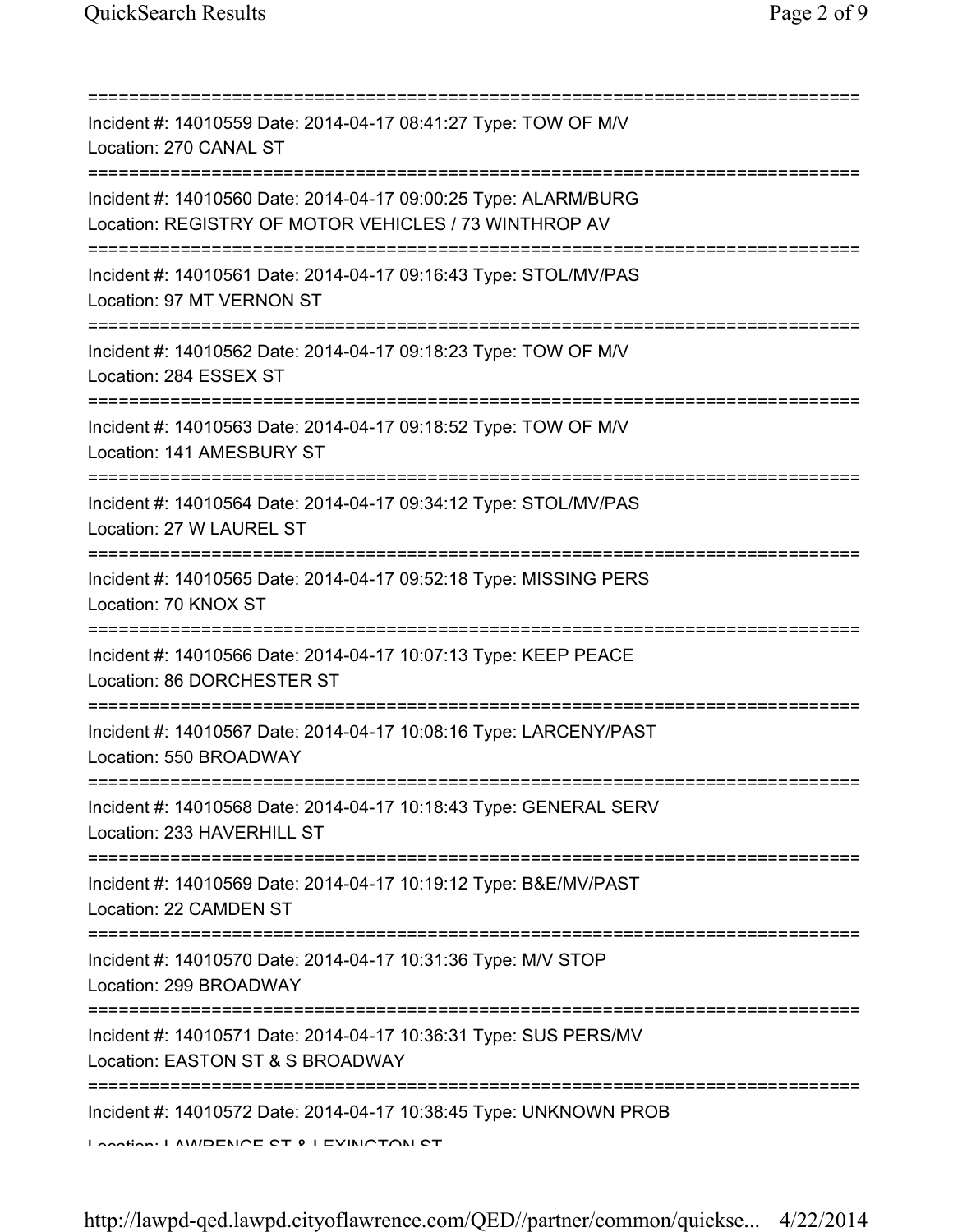=========================================================================== Incident #: 14010573 Date: 2014-04-17 10:45:48 Type: SHOPLIFTING Location: DEMOULAS MARKET / 700 ESSEX ST =========================================================================== Incident #: 14010574 Date: 2014-04-17 10:46:54 Type: ARREST Location: 439 S UNION ST =========================================================================== Incident #: 14010575 Date: 2014-04-17 10:56:05 Type: SUS PERS/MV Location: HAMPSHIRE ST & PARK ST =========================================================================== Incident #: 14010576 Date: 2014-04-17 11:11:24 Type: B&E/PAST Location: 11 CAMBRIDGE ST =========================================================================== Incident #: 14010577 Date: 2014-04-17 11:20:46 Type: ANIMAL COMPL Location: 199 NEWBURY ST =========================================================================== Incident #: 14010578 Date: 2014-04-17 11:27:51 Type: GENERAL SERV Location: 11 ROYAL ST =========================================================================== Incident #: 14010579 Date: 2014-04-17 11:34:32 Type: M/V STOP Location: 80 ABBOTT ST =========================================================================== Incident #: 14010580 Date: 2014-04-17 11:40:03 Type: RECOV/STOL/MV Location: 47 EXETER ST =========================================================================== Incident #: 14010581 Date: 2014-04-17 11:49:59 Type: STOL/MV/PAS Location: 134 WEST ST =========================================================================== Incident #: 14010582 Date: 2014-04-17 12:02:12 Type: AUTO ACC/UNK PI Location: 367 CANAL ST =========================================================================== Incident #: 14010583 Date: 2014-04-17 12:07:00 Type: SUS PERS/MV Location: 47 GARFIELD ST =========================================================================== Incident #: 14010584 Date: 2014-04-17 12:11:41 Type: SUS PERS/MV Location: BROADWAY & WATER ST =========================================================================== Incident #: 14010585 Date: 2014-04-17 12:17:59 Type: AUTO ACC/UNK PI Location: 360 MERRIMACK ST =========================================================================== Incident #: 14010586 Date: 2014-04-17 12:18:56 Type: SUS PERS/MV Location: 73 FERRY ST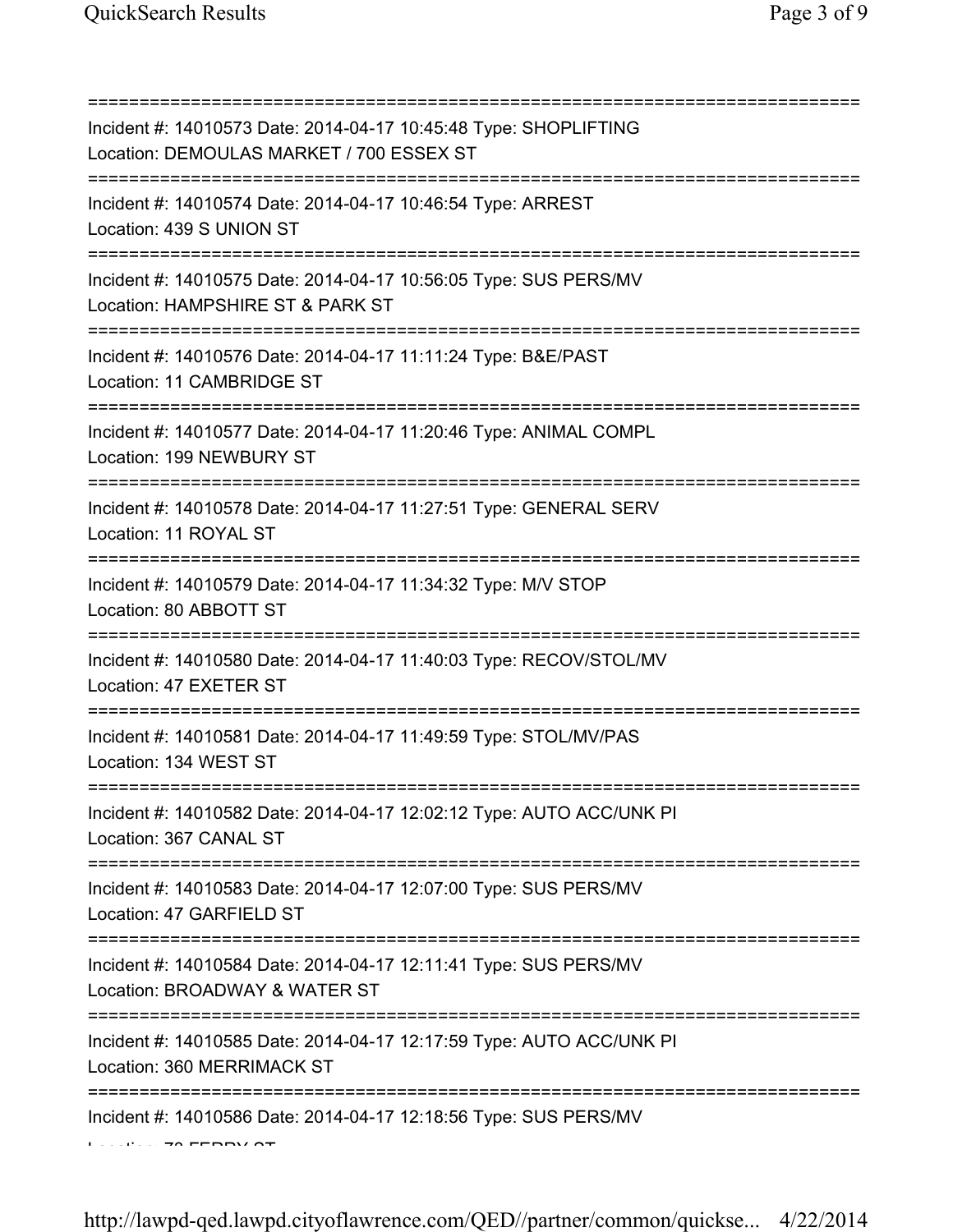=========================================================================== Incident #: 14010587 Date: 2014-04-17 12:26:28 Type: DISTURBANCE Location: BROADWAY & WATER ST =========================================================================== Incident #: 14010588 Date: 2014-04-17 12:52:47 Type: M/V STOP Location: FOSTER ST & SALEM ST =========================================================================== Incident #: 14010589 Date: 2014-04-17 12:56:57 Type: AUTO ACC/NO PI Location: S BROADWAY & S UNION ST EXT =========================================================================== Incident #: 14010590 Date: 2014-04-17 13:04:48 Type: LOST PROPERTY Location: LAWRENCE PUBLIC LIBRARY / 51 LAWRENCE ST =========================================================================== Incident #: 14010591 Date: 2014-04-17 13:13:51 Type: M/V STOP Location: HAVERHILL ST & WEST ST =========================================================================== Incident #: 14010592 Date: 2014-04-17 13:21:24 Type: LOST PERSON Location: 15 SANBORN ST =========================================================================== Incident #: 14010593 Date: 2014-04-17 13:38:52 Type: KEEP PEACE Location: 653 LOWELL ST =========================================================================== Incident #: 14010594 Date: 2014-04-17 13:46:31 Type: TOW OF M/V Location: 200 HIGH ST =========================================================================== Incident #: 14010595 Date: 2014-04-17 13:49:01 Type: ANIMAL COMPL Location: 52 MYRTLE ST =========================================================================== Incident #: 14010596 Date: 2014-04-17 13:59:14 Type: SEX OFF. PAST Location: 622 ANDOVER ST =========================================================================== Incident #: 14010597 Date: 2014-04-17 14:12:28 Type: M/V STOP Location: 112 MARSTON ST =========================================================================== Incident #: 14010598 Date: 2014-04-17 14:20:26 Type: M/V STOP Location: 265 ESSEX ST =========================================================================== Incident #: 14010599 Date: 2014-04-17 14:21:01 Type: RECOV/STOL/MV Location: 62 HAVERHILL ST #ALLEY =========================================================================== Incident #: 14010600 Date: 2014-04-17 14:29:23 Type: RECOV/STOL/MV Location: 55 W DALTON ST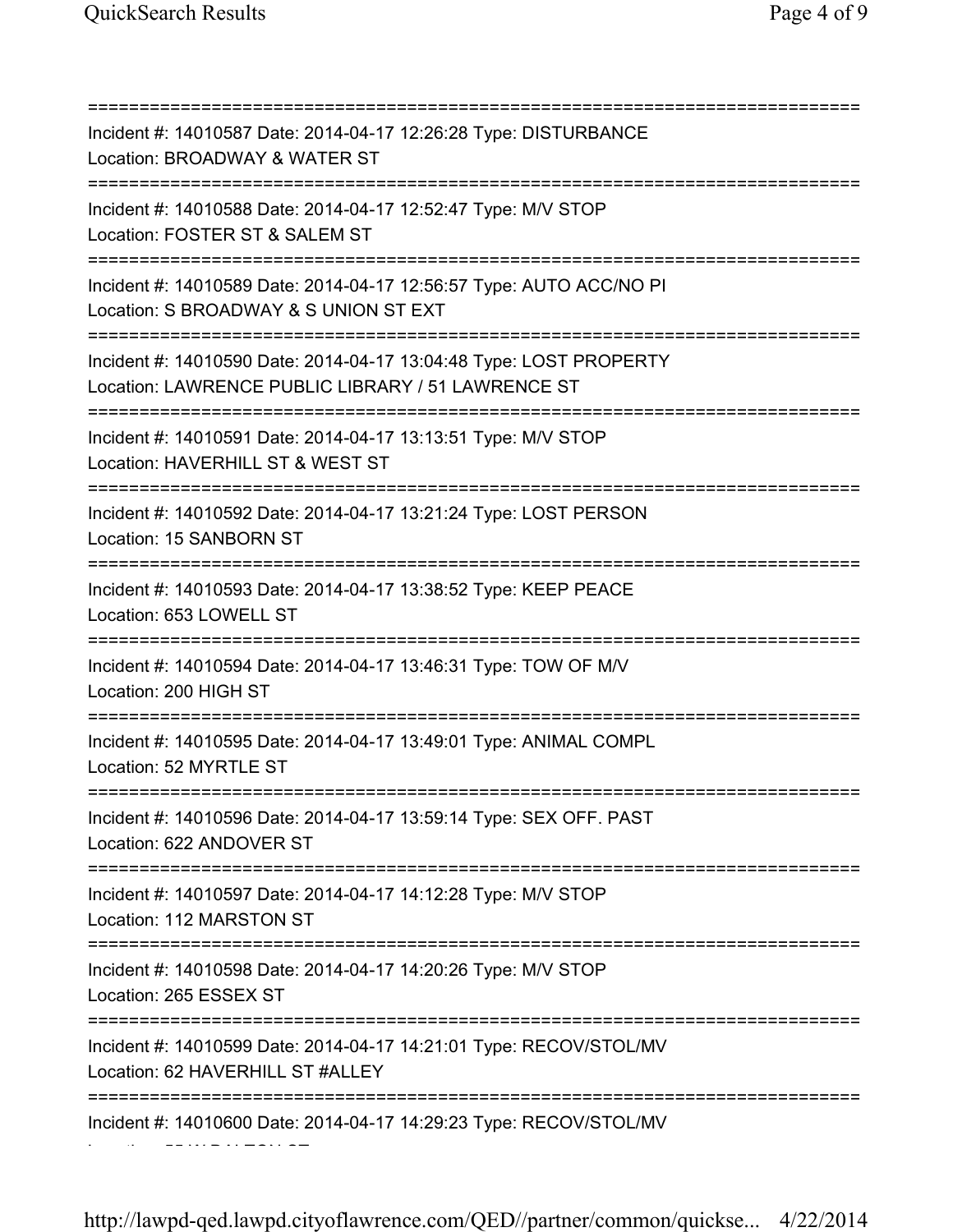| Incident #: 14010601 Date: 2014-04-17 14:30:33 Type: SUS PERS/MV<br>Location: 8 JACKSON ST                                                |
|-------------------------------------------------------------------------------------------------------------------------------------------|
| Incident #: 14010602 Date: 2014-04-17 14:42:05 Type: SUS PERS/MV<br>Location: BROADWAY & WATER ST                                         |
| Incident #: 14010603 Date: 2014-04-17 14:47:18 Type: 209A/VIOLATION<br>Location: 482 HAVERHILL ST<br>==================================== |
| Incident #: 14010604 Date: 2014-04-17 14:58:17 Type: ARREST<br>Location: BROADWAY & HAVERHILL ST                                          |
| Incident #: 14010605 Date: 2014-04-17 15:04:08 Type: MV/BLOCKING<br>Location: 17 NEWBURY ST                                               |
| Incident #: 14010606 Date: 2014-04-17 15:14:39 Type: SUICIDE ATTEMPT<br>Location: CENTRAL BRIDGE / 0 MERRIMACK ST                         |
| Incident #: 14010607 Date: 2014-04-17 15:16:03 Type: SUS PERS/MV<br>Location: MARGIN ST & MELVIN ST                                       |
| Incident #: 14010608 Date: 2014-04-17 15:22:30 Type: AUTO ACC/NO PI<br>Location: CANAL ST & LAWRENCE ST                                   |
| Incident #: 14010609 Date: 2014-04-17 15:33:58 Type: LOUD NOISE<br>Location: 33 COOLIDGE ST                                               |
| Incident #: 14010610 Date: 2014-04-17 15:49:40 Type: CK WELL BEING<br>Location: 18 FRANKLIN ST #203                                       |
| Incident #: 14010611 Date: 2014-04-17 15:50:02 Type: A&B D/W PAST<br>Location: 56 E LAUREL ST                                             |
| ============<br>Incident #: 14010612 Date: 2014-04-17 15:53:04 Type: B&E/PAST<br>Location: 125 CHESTNUT ST                                |
| Incident #: 14010613 Date: 2014-04-17 15:55:17 Type: RECOV/STOL/MV<br>Location: 9 MELROSE TER                                             |
| Incident #: 14010614 Date: 2014-04-17 16:08:01 Type: B&E/PAST                                                                             |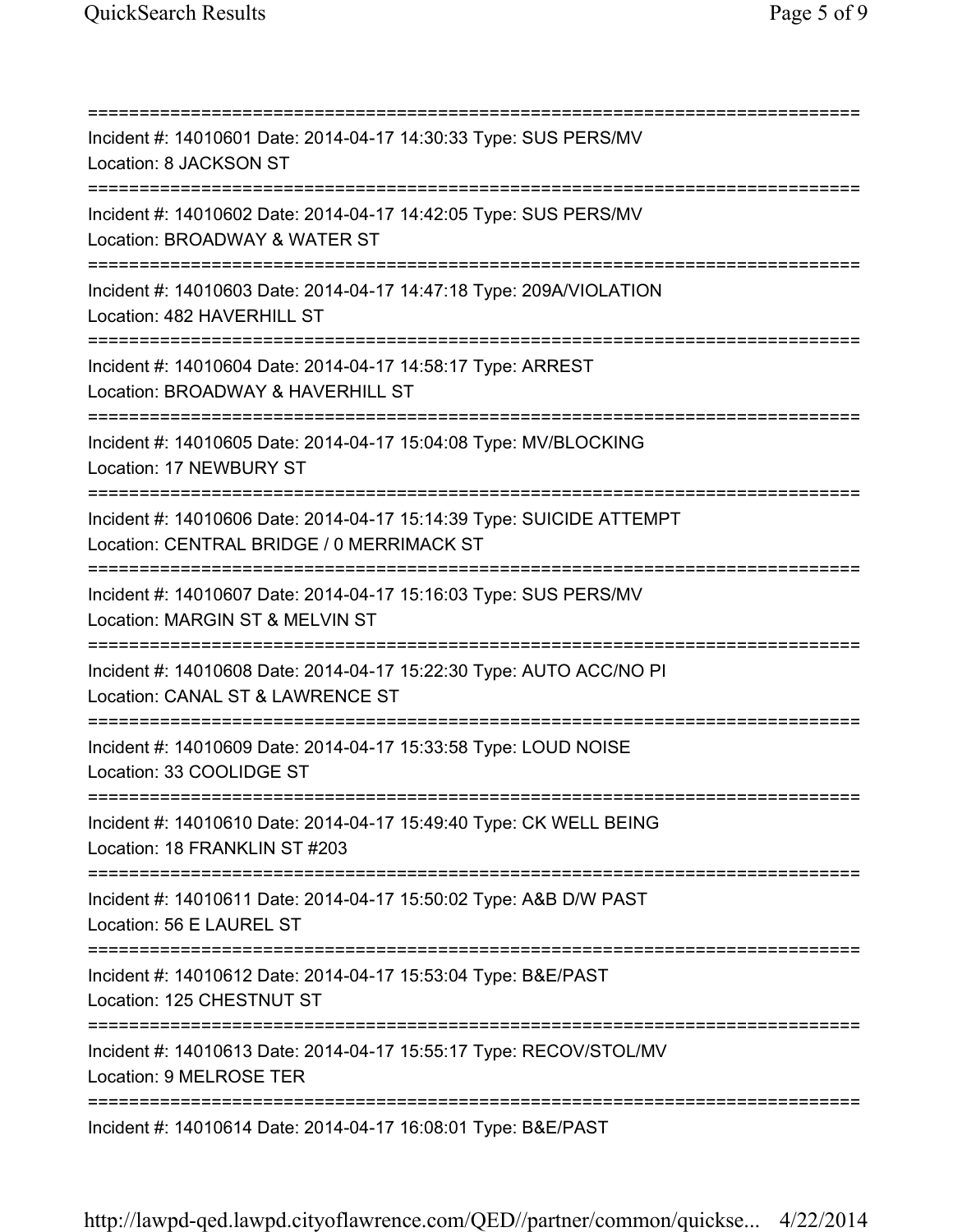| Incident #: 14010615 Date: 2014-04-17 16:37:17 Type: ARREST<br>Location: HAVERHILL ST & WARREN ST                                   |
|-------------------------------------------------------------------------------------------------------------------------------------|
| Incident #: 14010616 Date: 2014-04-17 16:47:35 Type: ABAND MV<br>Location: S BROADWAY & SALEM ST                                    |
| Incident #: 14010617 Date: 2014-04-17 17:10:36 Type: ARREST<br>Location: LEONARD SCHOOL / 60 ALLEN ST                               |
| Incident #: 14010618 Date: 2014-04-17 17:12:23 Type: VIO CITY ORD<br>Location: 300 HOWARD ST<br>=================================== |
| Incident #: 14010619 Date: 2014-04-17 17:19:31 Type: GENERAL SERV<br>Location: 203 HAVERHILL ST                                     |
| Incident #: 14010620 Date: 2014-04-17 17:34:06 Type: STOLEN PROP<br>Location: 78 NEWBURY ST                                         |
| Incident #: 14010621 Date: 2014-04-17 17:55:54 Type: KEEP PEACE<br>Location: 109 GARDEN ST FL 2                                     |
| Incident #: 14010622 Date: 2014-04-17 18:01:22 Type: LOUD NOISE<br>Location: 418 HOWARD ST FL 3                                     |
| Incident #: 14010623 Date: 2014-04-17 18:10:23 Type: 209A/SERVE<br>Location: 138 S UNION ST                                         |
| Incident #: 14010624 Date: 2014-04-17 18:22:47 Type: STOL/MV/PAS<br>Location: 33 MYRTLE ST                                          |
| Incident #: 14010626 Date: 2014-04-17 18:32:36 Type: IDENTITY THEFT<br>Location: 88 MARGIN ST #1                                    |
| Incident #: 14010625 Date: 2014-04-17 18:33:38 Type: NOISE ORD<br>Location: 418 HOWARD ST                                           |
| Incident #: 14010627 Date: 2014-04-17 18:35:36 Type: SUICIDE ATTEMPT<br>Location: 17 FERRY ST                                       |
| Incident #: 14010628 Date: 2014-04-17 18:38:37 Type: B&E/MV/PAST                                                                    |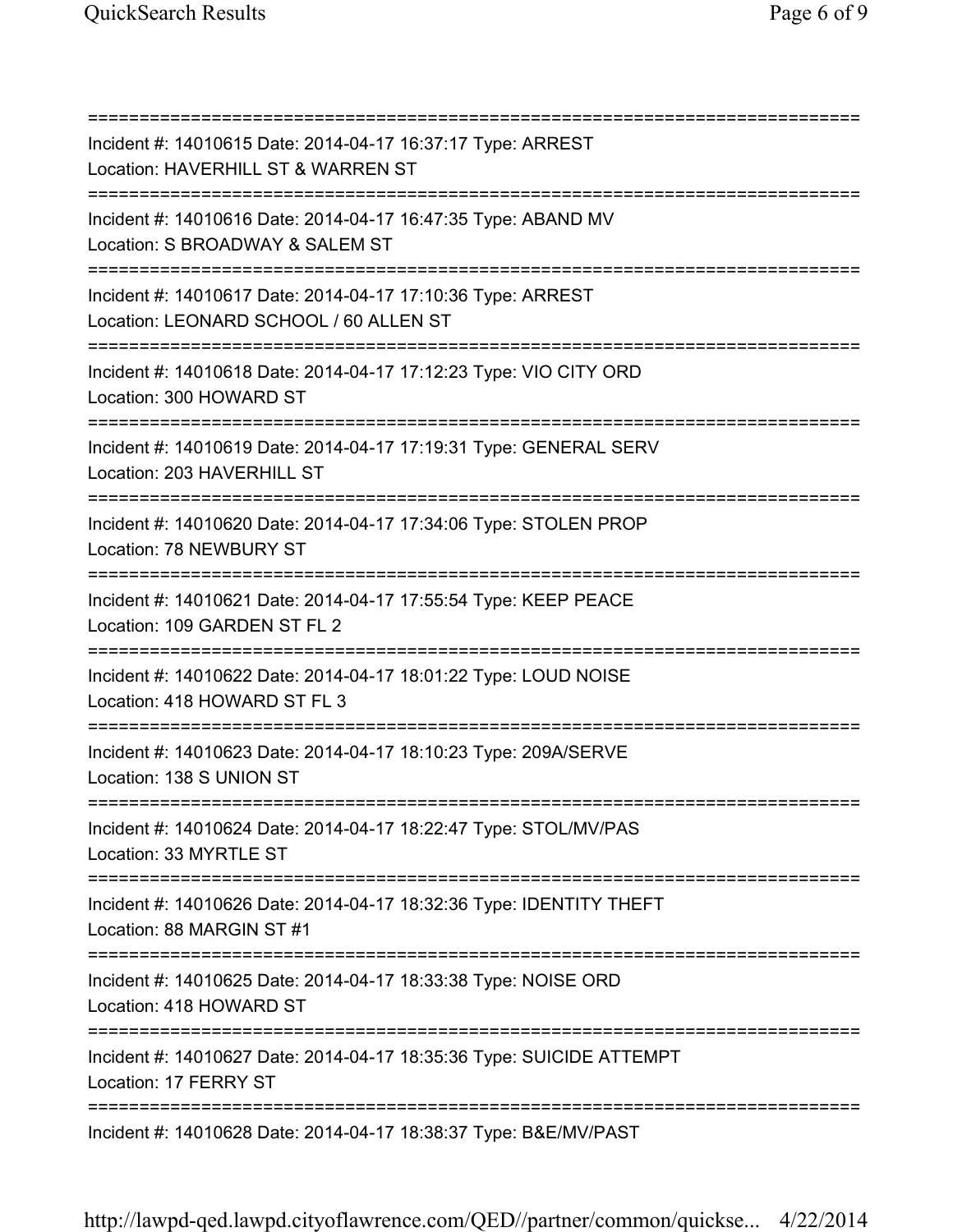| Location: 62 NEWBURY ST                                                                                                                                 |
|---------------------------------------------------------------------------------------------------------------------------------------------------------|
| Incident #: 14010629 Date: 2014-04-17 18:48:56 Type: ALARM/BURG<br>Location: COMMUNITY DAY CARE / 50 PLEASANT ST<br>=================================== |
| Incident #: 14010630 Date: 2014-04-17 18:58:59 Type: LARCENY/PAST<br>Location: RELIEF'S IN / 1 MARKET ST                                                |
| Incident #: 14010631 Date: 2014-04-17 19:00:04 Type: INVEST CONT<br>Location: 200 FARNHAM ST<br>=====================================                   |
| Incident #: 14010632 Date: 2014-04-17 19:00:59 Type: STOL/MV/PAS<br>Location: 137 MAPLE ST                                                              |
| ================================<br>Incident #: 14010633 Date: 2014-04-17 19:10:40 Type: TOW OF M/V<br>Location: FERRY ST & JOHN ST                     |
| Incident #: 14010634 Date: 2014-04-17 19:30:23 Type: B&E/MV/PAST<br>Location: 84 JAMAICA ST                                                             |
| Incident #: 14010635 Date: 2014-04-17 19:53:07 Type: DISTURBANCE<br>Location: 61 ARLINGTON ST #6 FL 2                                                   |
| Incident #: 14010636 Date: 2014-04-17 19:58:32 Type: INVEST CONT<br>Location: 58 UNION ST                                                               |
| Incident #: 14010637 Date: 2014-04-17 20:16:53 Type: A&B D/W PAST<br>Location: 50 ISLAND ST                                                             |
| Incident #: 14010638 Date: 2014-04-17 20:41:10 Type: LARCENY/ATTMEPT<br>Location: 332 LOWELL ST                                                         |
| Incident #: 14010639 Date: 2014-04-17 20:42:03 Type: B&E/MV/PAST<br>Location: 55 AVON ST                                                                |
| Incident #: 14010640 Date: 2014-04-17 20:53:32 Type: GENERAL SERV<br>Location: 83 JACKSON ST                                                            |
| =====================<br>Incident #: 14010641 Date: 2014-04-17 21:18:49 Type: B&E/MV/PAST<br>Location: 62 HAVERHILL ST                                  |
| <b>Individual 4. ANDADRAD Data: ORAN DA AT DA ARDE Tunner AL ADMADI IDO</b>                                                                             |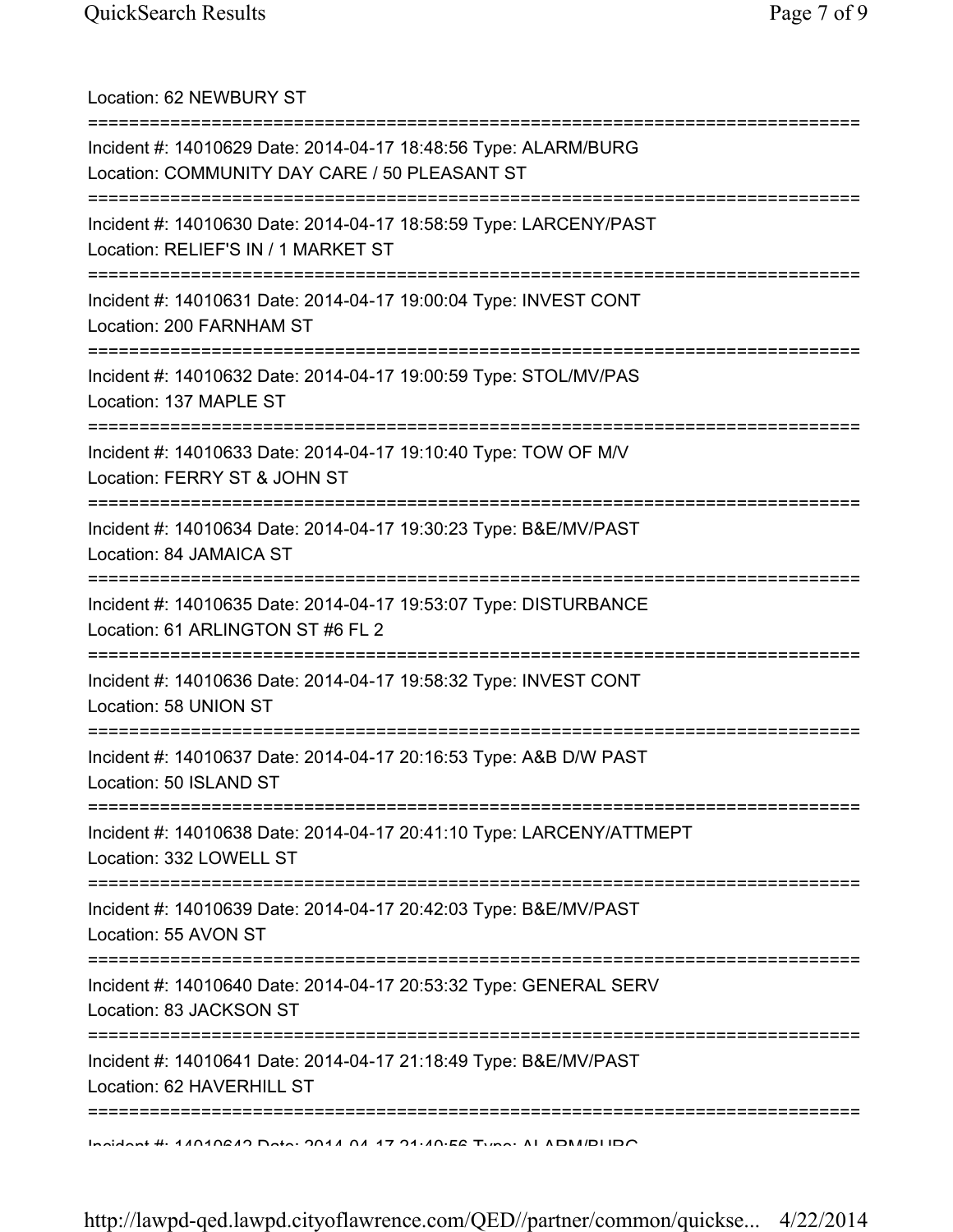Location: DUNKIN DONUTS / 50 S BROADWAY =========================================================================== Incident #: 14010643 Date: 2014-04-17 21:56:47 Type: GENERAL SERV Location: 117 ANDOVER ST FL 1 =========================================================================== Incident #: 14010644 Date: 2014-04-17 22:03:20 Type: ALARM/BURG Location: 130 PARKER ST =========================================================================== Incident #: 14010645 Date: 2014-04-17 22:23:57 Type: MV/BLOCKING Location: 44 MELVIN ST =========================================================================== Incident #: 14010646 Date: 2014-04-17 22:36:20 Type: ALARM/BURG Location: 46 WEDGEWOOD RD =========================================================================== Incident #: 14010647 Date: 2014-04-17 22:47:31 Type: NOISE ORD Location: 112 MARSTON ST #420 =========================================================================== Incident #: 14010648 Date: 2014-04-17 22:54:28 Type: UNKNOWN PROB Location: LAWRENCE GENERAL HOSPITAL / 1 GENERAL ST =========================================================================== Incident #: 14010649 Date: 2014-04-17 23:04:47 Type: ALARM/BURG Location: DUNKIN DONUTS / 50 S BROADWAY =========================================================================== Incident #: 14010650 Date: 2014-04-17 23:06:34 Type: DOMESTIC/PROG Location: 169 HAVERHILL ST #14 FL 2 =========================================================================== Incident #: 14010651 Date: 2014-04-17 23:07:28 Type: LOUD NOISE Location: 200 PARKER ST #8 =========================================================================== Incident #: 14010652 Date: 2014-04-17 23:21:17 Type: ALARM/BURG Location: LA FRUITERIA / 75 MANCHESTER ST =========================================================================== Incident #: 14010653 Date: 2014-04-17 23:32:46 Type: B&E/MV/PAST Location: 34 HAVERHILL ST ===========================================================================

312 record(s)

{ call presslog("2014-04-17","0000","2014-04-17","2359") } Total records found: 312 These results were produced by the following query: